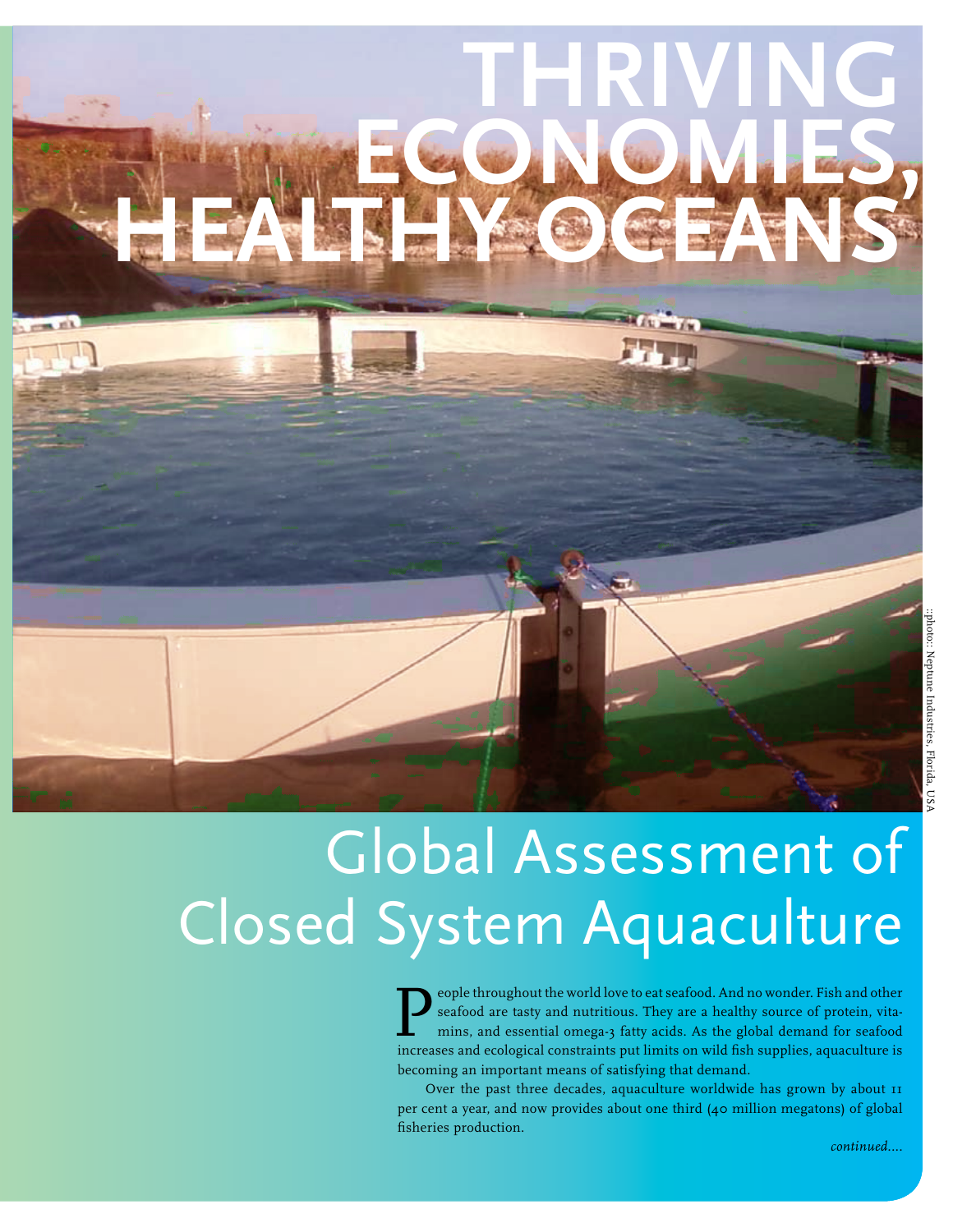But not all aquaculture is equally beneficial. In particular, open net-cage farms producing fish such as salmon have serious negative impacts. At their worst, they cause devastating damage to the marine environment, threatening wild salmon runs, shellfish beds, marine mammals, and many other species living in the area. Even so, salmon farming has become an important part of many coastal economies. Our goal is to achieve both financially viable aquaculture and healthy local ecosystems.

Closed system aquaculture (CSA) is already providing better ways to farm fish. This involves barrier technologies that ensure no contact between wild and farmed fish, thus eliminating the most negative impacts of fish farming and significantly reducing others. Around the world, CSA is producing fish and profits without degrading the rich abundance of oceans, lakes, and streams.

An examination of existing CSA reveals a large and complex range of technologies with varying methods of treatment for both incoming and effluent waters. All involve a physical barrier between the fish and the natural environment. These range from pond and ditch systems, which are the earliest form of closed system aquaculture, to impermeable barrier systems, such as raceways and tanks. CSA systems include those using a one-time flow-through of water with varying degrees of input and output water-treatment methods and fully recirculating systems where water is largely reused.

Geographically, CSA is found everywhere from land-locked ur-

ban centres to sea-based tanks. Systems may depend on municipal water, groundwater, lakes, rivers, or the ocean. This range and diversity of existing and emerging technologies is a promising sign that closed systems can be successfully adapted to meet specific geographic conditions and respond to social conditions such as consumer demand, policy, and legislation.

### Closed system aquaculture is already providing better ways to farm fish

In the Netherlands, for example, environmental and social concerns have led to policy and legislation requiring 100 per cent of aquaculture to be CSA, using recirculated water. Some governments, such as those in the European Union, have implemented subsidies and tax reforms to encourage development and adoption of these new technologies.

Closed system aquaculture comes in many configurations. See below for examples of the most typical forms.

#### **Recirculating tanks**

Recirculating tanks are often located where land and water is limited. When a system reuses 60 to 70 per cent of treated effluent water, it is considered to be a recirculating aquaculture system (RAS). Some systems recirculate more than 95 per cent of their water.

Tanks come in a variety of forms. Circular tanks are often used because of their self-cleaning properties. Polygon shapes, however, are more space efficient. These systems are often modular and scalable, which allows producers to add greater capacity at their own pace without having to interrupt operations.

#### **Flow-through systems**

Flow-through systems allow water to enter and exit through the tanks or holding areas. Incoming water is almost always treated for bacteria, parasites, and disease, and outgoing water is treated to varying extents. Solid wastes are frequently collected and treated, possibly composted. Flow-through tanks are similar to recirculating tanks. These, however, are more commonly found where reliable water sources are available. They are made from a range of materials, in circular as well as square shapes. Hard-walled systems are generally made from reinforced plastic, fibreglass, concrete, or aluminium, and can be land-based or float in lakes or the ocean. Soft-walled are made from plastic.



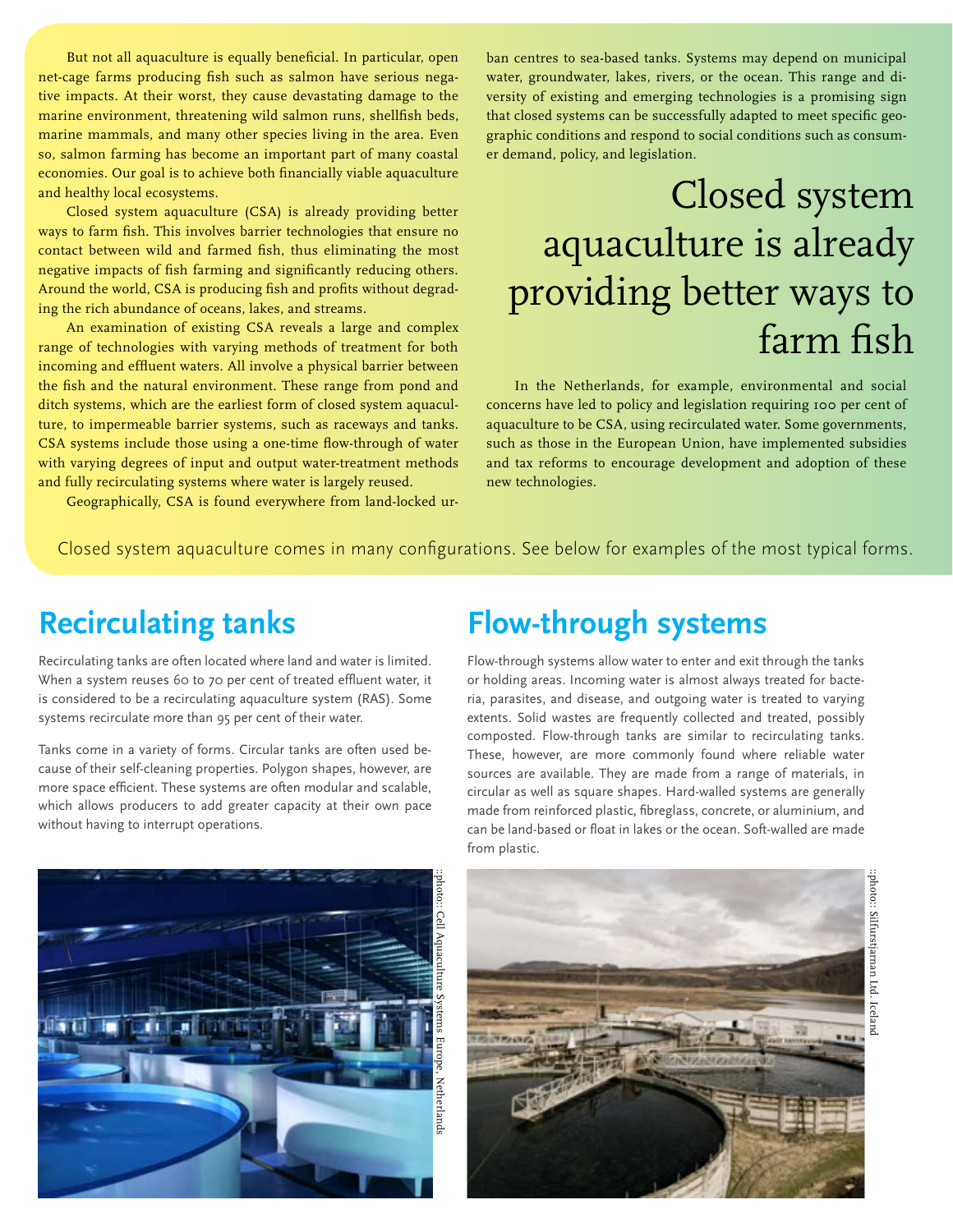

#### **Raceways**

Raceways (recirculating or flow-through) are long structures, sometimes hundreds of metres. Water flows through them, staying in any one spot only a short time. They are characterized by a low water volume-to-container surface area. This is appropriate for certain species, such as trout, which thrive in a simulated stream flow, and flat fish, such as flounder or sole, which need large surface areas. Modern raceway systems are made from a variety of materials – concrete, plastic, or steel – and can be outdoor or indoor, partially or fully recirculating, or gravity fed by a stream. Recirculating raceways are operated as land-based systems. These can be on a single level or stacked to increase production per unit of floor area.

#### **Inland ponds**

Inland ponds and channels are considered to be closed systems because, even though they contact the soil and ground, the fish are free from traditional predators and cannot escape to mix with wild species, and any diseases generated in the enclosures can be contained. These systems can be lined with membranes or mud, but this is generally not the case. Ponds are similar to tanks but are dug into the ground, and channels are similar to raceways but in the ground.